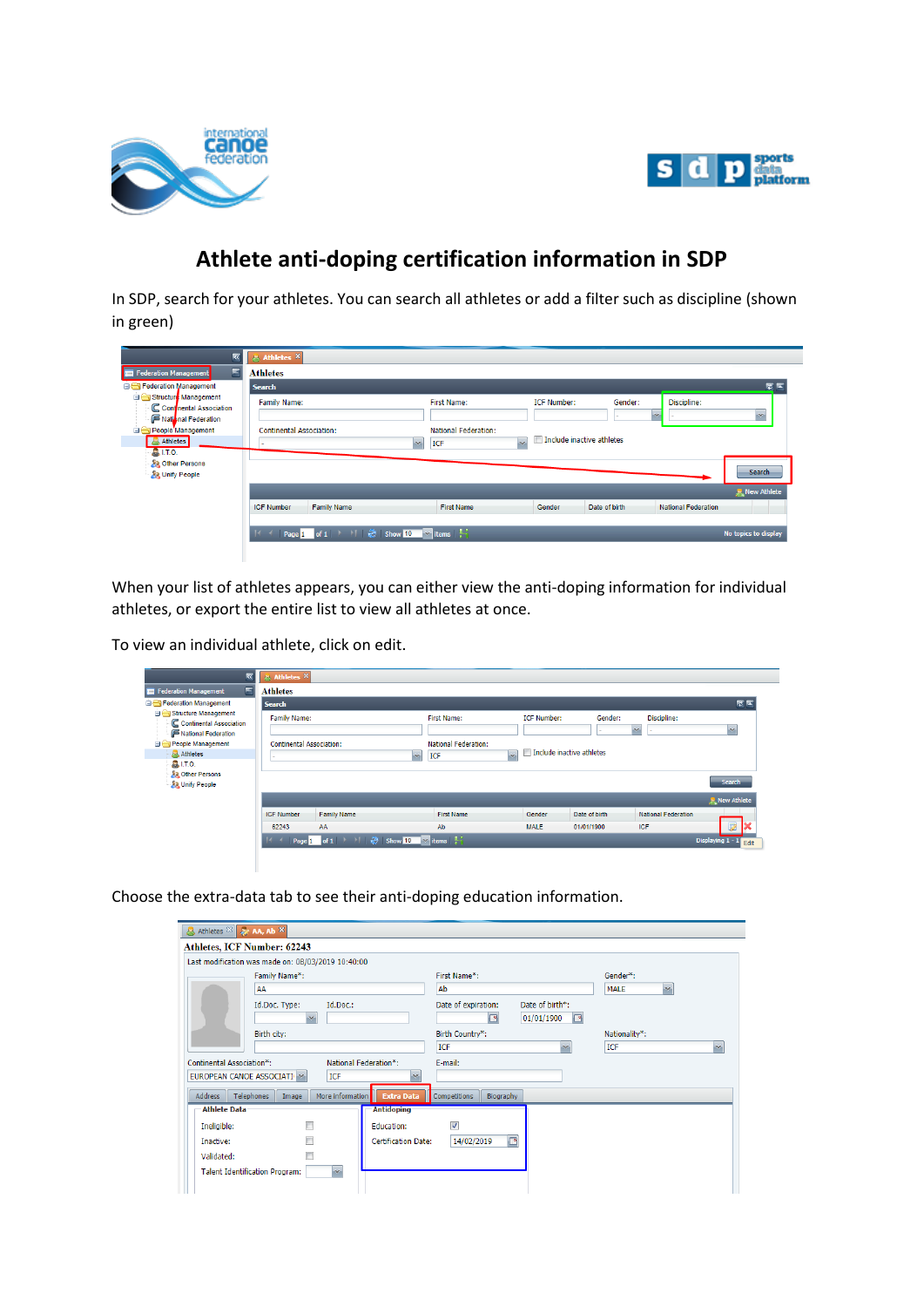To see all athletes at once, use the export feature (note this could take some time for very long lists)

| $\overline{\mathbf{x}}$                                                  | & Athletes X                    |                                                            |                                                          |                    |               |                                         |                                                     |
|--------------------------------------------------------------------------|---------------------------------|------------------------------------------------------------|----------------------------------------------------------|--------------------|---------------|-----------------------------------------|-----------------------------------------------------|
| F<br>Federation Management                                               | <b>Athletes</b>                 |                                                            |                                                          |                    |               |                                         |                                                     |
| <b>Exercise</b> Federation Management                                    | <b>Search</b>                   |                                                            |                                                          |                    |               |                                         | $\vert \overline{x} \vert \vert \overline{x} \vert$ |
| Structure Management<br>C Continental Association<br>National Federation | Family Name:                    |                                                            | <b>First Name:</b>                                       | <b>ICF Number:</b> | Gender:       | Discipline:<br>$\mathcal{M}_\mathrm{c}$ | <b>Sur</b>                                          |
| People Management                                                        | <b>Continental Association:</b> |                                                            | <b>National Federation:</b><br>Include inactive athletes |                    |               |                                         |                                                     |
| Athletes                                                                 |                                 | $\mathbf{v}$                                               | $\vee$<br>ICF                                            |                    |               |                                         |                                                     |
| <b>B.</b> I.T.O.<br><b>All Other Persons</b><br><b>Sa Unify People</b>   |                                 |                                                            |                                                          |                    |               |                                         | <b>Search</b>                                       |
|                                                                          |                                 |                                                            |                                                          |                    |               |                                         | R New Athlete                                       |
|                                                                          | <b>ICF Number</b>               | <b>Family Name</b>                                         | <b>First Name</b>                                        | Gender             | Date of birth | <b>National Federation</b>              |                                                     |
|                                                                          | 62243                           | AA                                                         | Ab                                                       | <b>MALE</b>        | 01/01/1900    | ICF                                     | Ø<br>×                                              |
|                                                                          | Page 1                          | of $1$           $\frac{28}{100}$<br>Show $10$ $\vee$ item |                                                          |                    |               |                                         | Displaying 1 - 1 of 1                               |

Open the export in Excel or an equivalent program. The anti-doping records for each athlete are shown in columns S & T.

| <b>Antidoping Education</b> | <b>Certification Date</b> | <b>Ineligil</b> |
|-----------------------------|---------------------------|-----------------|
| Yes                         | 14/02/2019                |                 |
|                             |                           |                 |
|                             |                           |                 |

## **Reporting on anti-doping certification for a specific competition\***

Go to Pre Accreditations under competitions on the left menu, then add some search filters to find the appropriate competition. Note that by default the box will be checked to only show competitions with open period for pre accreditations. Once entries have closed for the competition, you will need to uncheck this box to see the competition and complete the export.

|                                                                                                                        | <b>Pre-accreditation</b> $\times$                                                                  |                               |                                          |                                             |                                 |
|------------------------------------------------------------------------------------------------------------------------|----------------------------------------------------------------------------------------------------|-------------------------------|------------------------------------------|---------------------------------------------|---------------------------------|
| Federation Management<br>匡                                                                                             | <b>Search Competitions</b>                                                                         |                               |                                          |                                             | $ z $ $\sim$                    |
| e<br><b>Competitions</b><br><b>Example</b> Competitions<br>C Calendar<br><b>C</b> Online Extries<br>Pre Accreditations | Discipline:<br>Name:<br><b>CANOE SPRINT</b><br>Competition with open period for pre accreditations | Year:<br>2019<br>$\mathbf{v}$ | <b>Competition Type:</b><br>$\mathbf{v}$ | <b>WORLD CHAMPIONSHIPS</b><br>$\mathcal{N}$ |                                 |
| <b>Conduction</b> Committees                                                                                           |                                                                                                    |                               |                                          |                                             | Search                          |
|                                                                                                                        | Competitions found                                                                                 |                               |                                          |                                             |                                 |
|                                                                                                                        | Name                                                                                               | <b>Discipline</b>             | Country                                  | Event Location                              | Start Date $\triangle$ End Date |
|                                                                                                                        | 2019 ICF JUNIOR & U23 CANOE SPRINT WORLD                                                           | <b>CANOE SPRINT</b>           | <b>ROMANIA</b>                           | <b>PITESTI</b>                              | 04/08/2019<br>01/08/2019        |
|                                                                                                                        | 2019 ICF CANOE SPRINT WORLD CHAMPIONSHI                                                            | <b>CANOE SPRINT</b>           | <b>HUNGARY</b>                           | <b>SZEGED</b>                               | 25/08/2019<br>21/08/2019        |
|                                                                                                                        | Page 1 of 1         Show 10   v   items                                                            |                               |                                          |                                             | Displaying 1 - 2 of 2           |

Click search to see all personnel in the pre-accreditation for this competition, then click the green "export entries to excel" icon